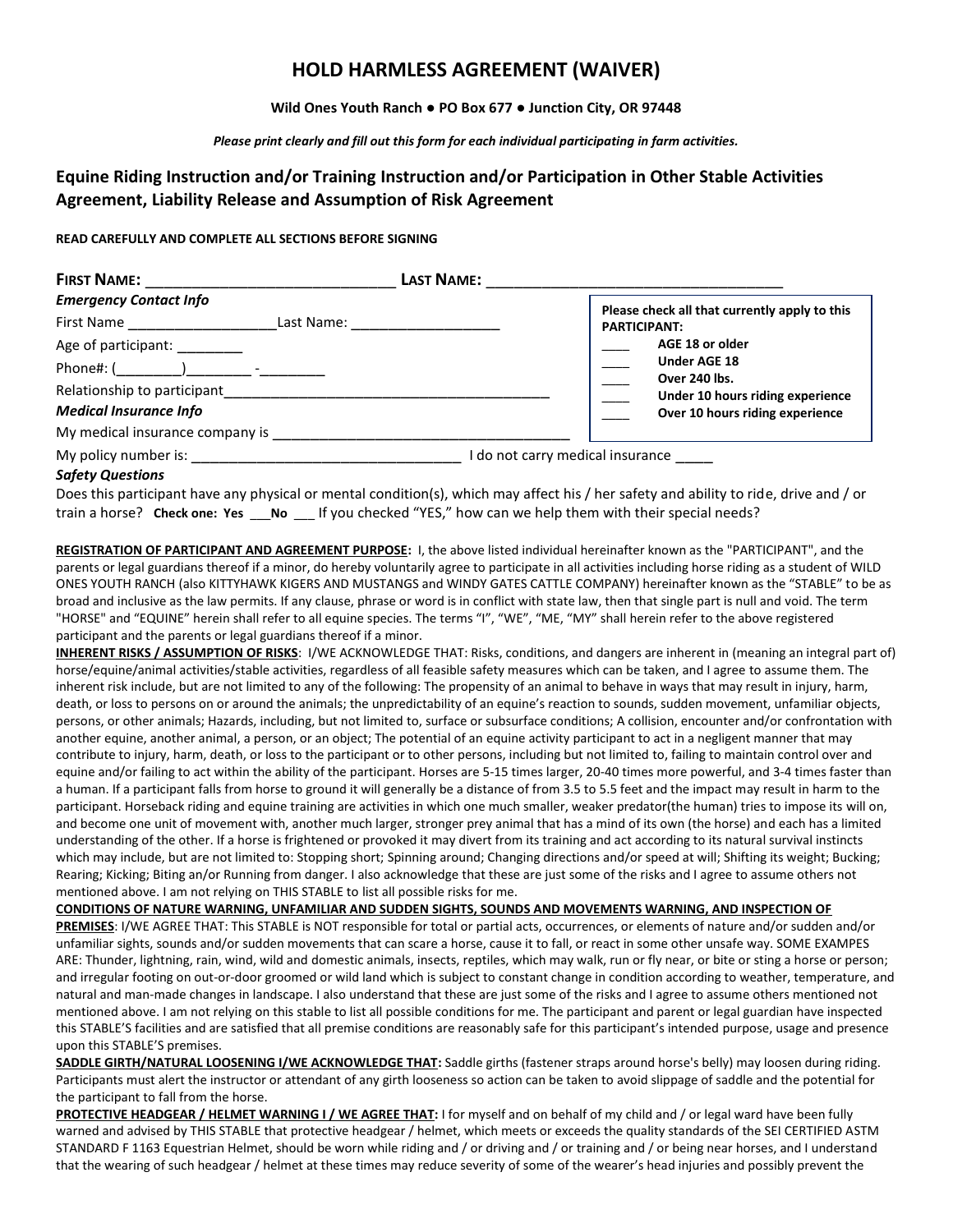wearer's death from happening as the result of a fall and other occurrences. I am not relying on THIS STABLE and / or its associates to provide a certified helmet for me or to check any headgear / helmet or headgear / helmet strap that I may wear, or to monitor my compliance with this suggestion at any time now or in the future.

**EQUINE ACTIVITY LIABILITY ACT (EALA) WARNING OR LANGUAGE:** I / WE ACKNOWLEDGE THAT: I have reviewed this state's EQUINE ACTIVITY LIABILITY ACT WARNING OR LANGUAGE, a copy of which is attached hereto, and incorporated as if fully set forth herein. INSTRUCTION TO SIGNERS: DO NOT SIGN UNLESS A COPY OF THE EALA WARNING OR LANGUAGE IS ATTACHED TO THIS AGREEMENT. (See last page) **MEDICAL INSURANCE I / WE AGREE THAT:** Should medical treatment be required, I and / or my medical insurance company shall pay for ALL such incurred expenses.

### **PLEASE FILL OUT ONE FORM PER INDIVIDUAL VISITING THE RANCH AND PLEASE PRINT CLEARLY**

**PHOTO RELEASE:** I/WE RELEASE: all rights to photos taken of myself or the above mentioned participant for future use by Wild Ones Youth Ranch, its staff, founders, and/or Board of Directors in ranch publications, videos, books, newsletters, or other media. **Check one: Yes** \_\_\_**No** \_\_\_ **SAFETY AGREEMENT**: I/WE AGREE: to stay out of all barns, paddocks, corrals, tack-rooms, pastures and all other non-office related buildings, as well as posted off-limit areas while waiting for horse- related or other activities, or while waiting for a participant. **Check one: Yes** \_\_\_**No** \_\_\_ **LIABILITY RELEASE**: I / WE AGREE THAT: In consideration of THIS STABLE allowing my participation in this activity, under the terms set forth herein, I, the participant, for myself and on behalf of my child and / or legal ward, heirs, administrators, personal representatives or assigns, do agree to release, hold harmless,and discharge THIS STABLE, its owners, agents, employees, officers, directors, representatives, assigns, members, owners of premises and trails, affiliated organizations, and insurers, and others acting on their behalf (herein after, collectively referred to as "associates"), of and from all claims, demands, causes of action and legal liability, whether the same be known or unknown, anticipated or unanticipated, due to THIS STABLE'S and / or ITS ASSOCIATE'S ordinary negligence or legal liability; and I do further agree that except in the event of THIS STABLE'S gross negligence and / or willful and / or wanton misconduct, I shall not bring any claims, demands, legal actions and causes of action, against THIS STABLE and ITS ASSOCIATES as stated above in this clause, for any economic and noneconomic losses due to bodily injury and / or death and / or property damage, sustained by me and / or my minor child or legal ward in relation to the premises and operations of THIS STABLE, to include while riding, driving, training, handling, or otherwise being near horses owned by me or owned by THIS STABLE, or in the care, custody or control of THIS STABLE, whether on or off the premises of THIS STABLE, but not limited to being on THIS STABLE'S premises. **Check one: Yes** \_\_\_**No** \_\_\_

# *All Participants and/or Legal Guardians\* must sign below after reading this entire document.*

**SIGNER STATEMENT OF AWARENESS**: I / WE, THE UNDERSIGNED, REPRESENT THAT I/ WE HAVE READ AND DO UNDERSTAND THE FOREGOING AGREEMENTS, LIABILILTY RELEASE AND ASSUMPTION OR RISK AGREEMENTS, I / WE UNDERSTAND THAT BY SIGNING THIS DOCUMENT I AM GIVING UP RIGHTS TO SUE TODAY AND IN THE FUTURE. I / WE ATTEST THAT ALL FACTS ARE TRUE AND ACCURATE. I AM SIGNING THIS WHILE OF SOUND MIND AND NOT SUFFERING FROM SHOCK, OR UNDER THE INFLUENCE OF ALCOHOL, DRUGS OR INTOXICANTS.

| Signature of Participant (required for anyone 13 and over) | Date |  |
|------------------------------------------------------------|------|--|
|                                                            |      |  |
|                                                            |      |  |

Signature of Legal Guardian\* (required for anyone under 18) Date

*\*Legal guardians do not include babysitters or friends of the family, unless that individual has been named guardian by a legal process, signed notes are not considered "legal."*

|                              |                                                  |  | Though each family member visiting the ranch will need a separate signed release form<br>O PLEASE COMPLETE THIS SECTION JUST ONCE PER FAMILY IF ALL MEMBERS RESIDE AT THE SAME ADDRESS O |  |  |
|------------------------------|--------------------------------------------------|--|------------------------------------------------------------------------------------------------------------------------------------------------------------------------------------------|--|--|
|                              |                                                  |  | If members live at separate locations, please fill out ONE PER RESIDENCE. Thank You!                                                                                                     |  |  |
|                              |                                                  |  |                                                                                                                                                                                          |  |  |
|                              |                                                  |  |                                                                                                                                                                                          |  |  |
|                              |                                                  |  |                                                                                                                                                                                          |  |  |
|                              |                                                  |  |                                                                                                                                                                                          |  |  |
|                              | PLEASE DO NOT NOTIFY US OF UPCOMING RANCH EVENTS |  |                                                                                                                                                                                          |  |  |
|                              |                                                  |  | PLEASE DO NOT NOTIFY US OF UPCOMING PROGRAM REGISTRATIONS (DOLLAR DAYS, GROUP LESSONS, CAMPS)                                                                                            |  |  |
|                              |                                                  |  |                                                                                                                                                                                          |  |  |
|                              |                                                  |  |                                                                                                                                                                                          |  |  |
| <b>FAMILY MEMBERS' NAMES</b> |                                                  |  | DATE OF BIRTH (REQUIRED FOR YOUTH ONLY)                                                                                                                                                  |  |  |
|                              |                                                  |  |                                                                                                                                                                                          |  |  |
|                              |                                                  |  |                                                                                                                                                                                          |  |  |
|                              |                                                  |  |                                                                                                                                                                                          |  |  |
|                              |                                                  |  |                                                                                                                                                                                          |  |  |
|                              |                                                  |  |                                                                                                                                                                                          |  |  |
|                              |                                                  |  |                                                                                                                                                                                          |  |  |
|                              |                                                  |  |                                                                                                                                                                                          |  |  |
|                              |                                                  |  |                                                                                                                                                                                          |  |  |
|                              |                                                  |  |                                                                                                                                                                                          |  |  |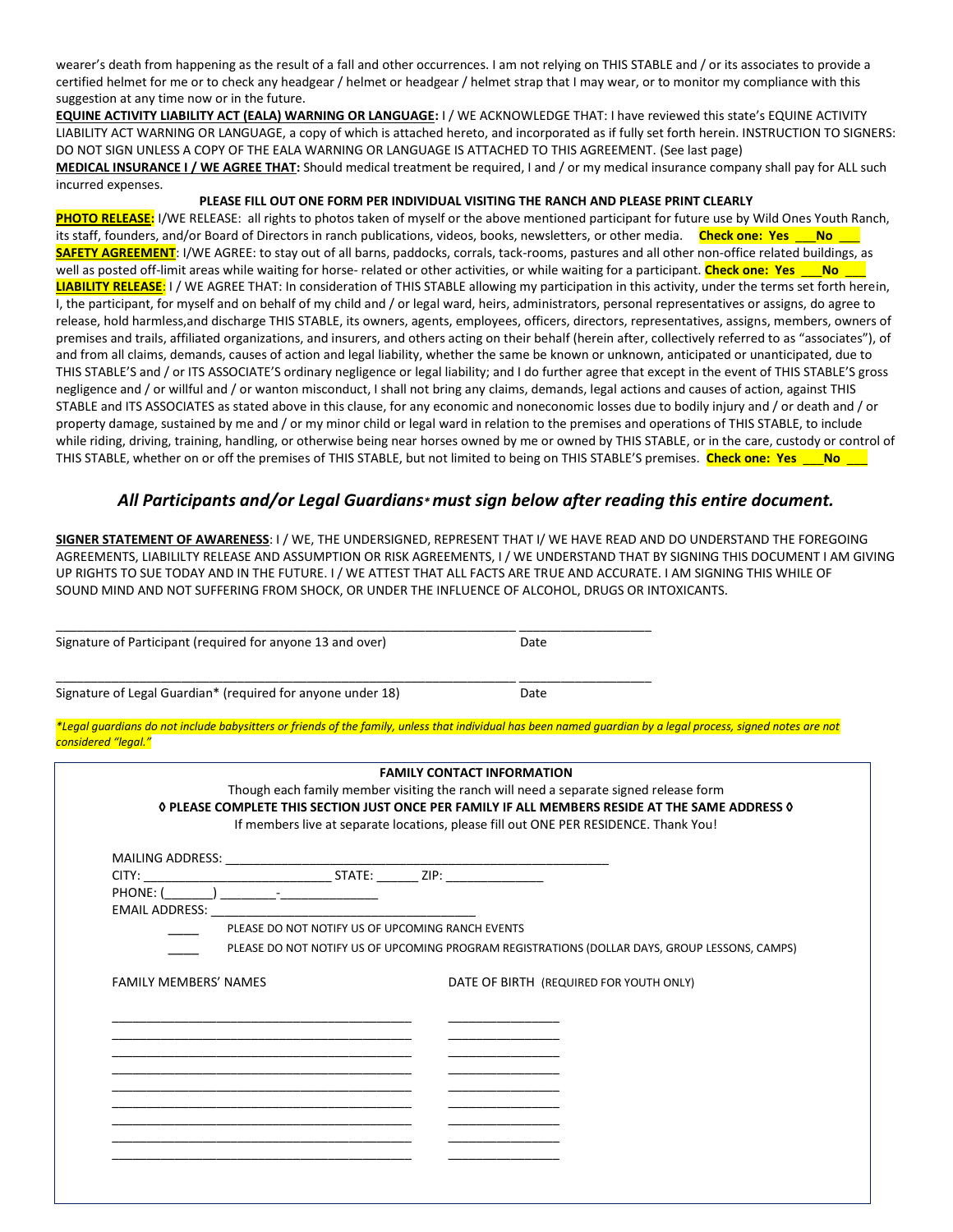## **EQUINE ACTIVITY LIABILITY ACT: For your information only. Please read and keep for your own personal records.**

## OREGON REVISED STATUTES TITLE 3. REMEDIES AND SPECIAL ACTIONS AND PROCEEDINGS CHAPTER 30. ACTIONS AND SUITS IN PARTICULAR CASES ACTIONS ARISING OUT OF EQUINE ACTIVITIES

ORS § 30.687 (1993)

30.687. Definitions for ORS 30.687 to 30.697.

For the purposes of ORS 30.687 to 30.697:

(1) "Equine" means a horse, pony, mule, donkey or hinny.

(2) "Equine activity" means:

(a) Equine shows, fairs, competitions, performances or parades that involve any or all breeds of equines and any of the equine disciplines including, but not limited to, dressage, hunter and jumper horse shows, grand prix jumping, three-day events, combined training, rodeos, driving, pulling, cutting, polo, steeplechasing, endurance trail riding and western games and hunting;

(b) Equine training, grooming and teaching activities;

(c) Boarding equines;

(d) Riding, inspecting or evaluating an equine belonging to another whether or not the owner has received some monetary consideration or other thing of value for the use of the equine or is permitting a prospective purchaser of the equine to ride, inspect or evaluate the equine; and

(e) Rides, trips, hunts or other equine activities of any type however informal or impromptu that are sponsored by an equine activity sponsor.

(3) "Equine activity sponsor" means an individual, group or club, partnership or corporation, whether or not the sponsor is operating for profit or nonprofit, that sponsors, organizes or provides the facilities for an equine activity, including but not limited to pony clubs, 4-H clubs, hunt clubs, riding clubs, school and college sponsored classes and programs, therapeutic riding programs and operators, instructors, and promoters of equine facilities, including but not limited to stables, clubhouses, pony ride strings, fairs and arenas at which the activity is held.

(4) "Equine professional" means a person engaged for compensation:

(a) In instructing a participant or renting to a participant an equine for the purpose of riding, training, driving, grooming or being a passenger upon the equine; or

(b) In renting equipment or tack to a participant.

(5) "Participant" means any person, whether amateur or professional, who directly engages in an equine activity, whether or not a fee is paid to participate in the equine activity. "Participant" does not include a spectator at an equine activity or a person who participates in the equine activity but does not ride, train, drive, groom or ride as a passenger upon an equine.

30.689. Policy.

(1) It is the purpose of ORS 30.687 to 30.697 to assist courts and juries to define the circumstances under which those persons responsible for equines may and may not be liable for damages to other persons harmed in the course of equine activities.

(2) It is the policy of the State of Oregon that no person shall be liable for damages sustained by another solely as a result of risks inherent in equine activity, insofar as those risks are, or should be, reasonably obvious, expected or necessary to the person injured.

(3) It is the policy of the State of Oregon that persons responsible for equines, or responsible for the safety of those persons engaged in equine activities, who are negligent and cause foreseeable injury to a person engaged in those activities, bear responsibility for that injury in accordance with other applicable law.

30.691. Limitations on liability; exceptions.